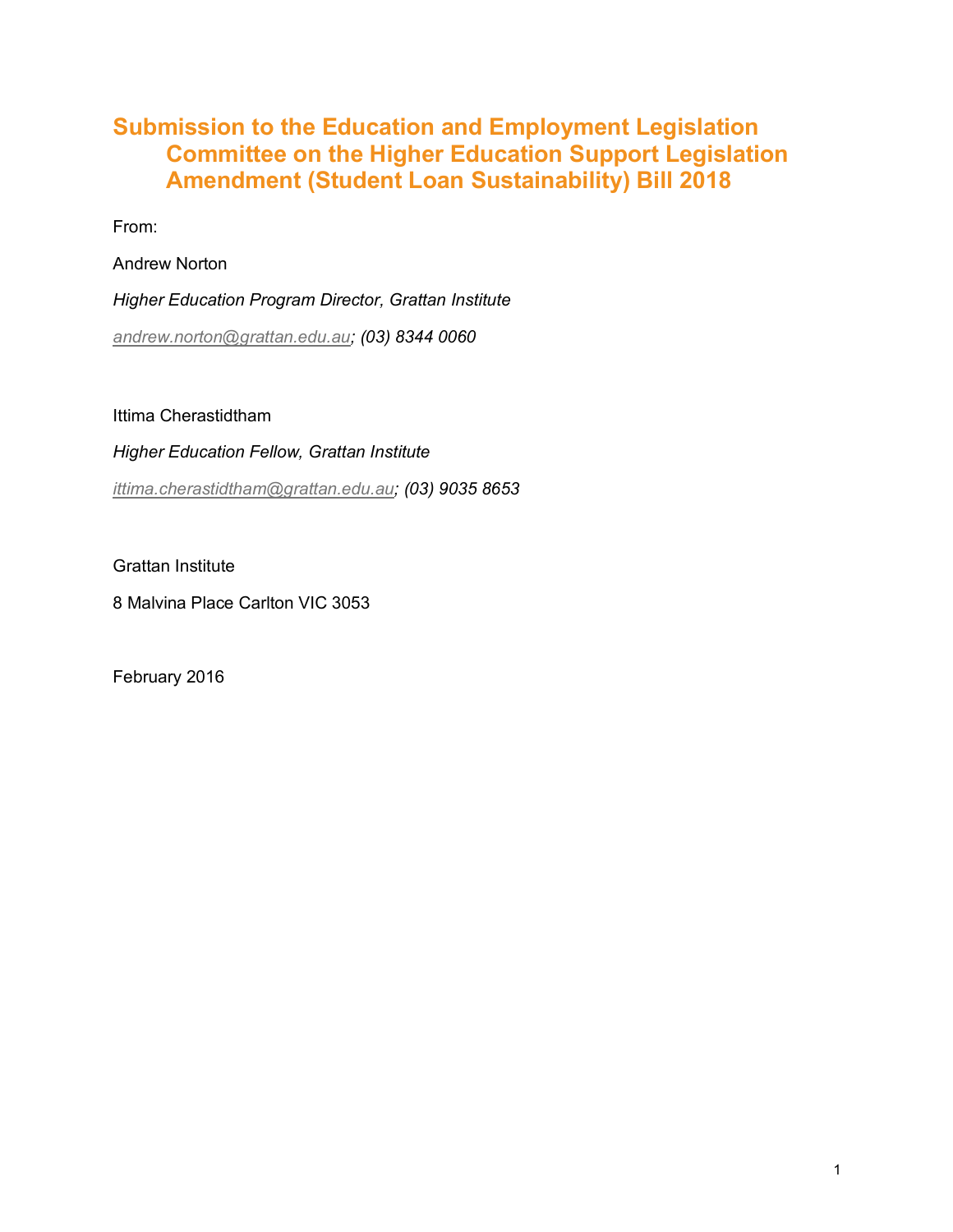# **1. Introduction**

Grattan Institute publications have long argued that HELP's costs are well above what is needed to achieve its core goals of financing vocational and higher education, smoothing income and spending for students and graduates, and alleviating the risk of student debt causing financial hardship. $1$ 

HELP's largest cost is debt not expected to be repaid, commonly known as doubtful debt. For every \$100 lent, \$20 is not expected to be repaid. Over time, doubtful debt accumulates. Of the \$55 billion outstanding debt, nearly \$20 billion is doubtful debt.<sup>2</sup> The cost is not accounted in the budget until debtors die.

As HELP's repayment system is one of the government's income protection programs, writing off some debt is expected. People experiencing financial hardship are, and should be, exempt from repayment. However, HELP as currently designed means that many people who are not poor by the standards of other government income protection programs, and indeed can be well-off by community standards, do not have to repay their student debt. This makes HELP unnecessarily costly to taxpayers.

The other major HELP cost is interest subsidies. Interest subsidies are usually calculated as the difference between the government's 10-year bond rate and the CPI indexation of HELP debts. $3$ A median debtor borrowing \$30,000 costs the government nearly \$5,000 in interest subsidies.

This submission assesses the *Higher Education Support Legislation Amendment (Student Loan Sustainability) Bill 2018* (HESLA 2018), in the context of these concerns about HELP's current design.

This submission focuses on schedules 1 and 3 of HESLA 2018. We support indexing HELP repayment thresholds to CPI, reducing the initial threshold to \$45,000, modifying the loan cap to include HECS-HELP loans, and aligning the repayments of other loan programs with HELP. However, the proposed upper HELP repayment thresholds would reduce repayments from debtors during years that are crucial for their prospects of fully repaying. We suggest alternative thresholds that would remedy this problem. Yet these changes would leave HELP with unnecessary costs from debtors who are in well-off households. We recommend for the government to also stop writing off HELP debt at death for estates worth more than \$100,000.

## **2. Schedule 1**

### **2.1 Lowering the initial threshold**

From 1 July 2018, the initial HELP repayment threshold will go down from \$55,874 to \$52,000. HESLA 2018 would reduce it further to \$45,000.

When HECS, as HELP then was, started in the late 1980s the threshold was explained as not requiring repayment before a private financial benefit was received. The benefit was measured by earnings approximating average weekly earnings (AWE). In the politics of transitioning from free higher education, that was a sensible concession. It also was not thought to be not a very

 $\overline{a}$ 1 Norton and Cherastidtham (2014); Norton and Cherastidtham (2016a); Norton and Cherastidtham (2016b)

<sup>2</sup> Department of Education and Training (2017b), p. 128

<sup>&</sup>lt;sup>3</sup> Parliamentary Budget Office (2016); ACIL Allen Consulting (2013); Norton and Cherastidtham (2016b)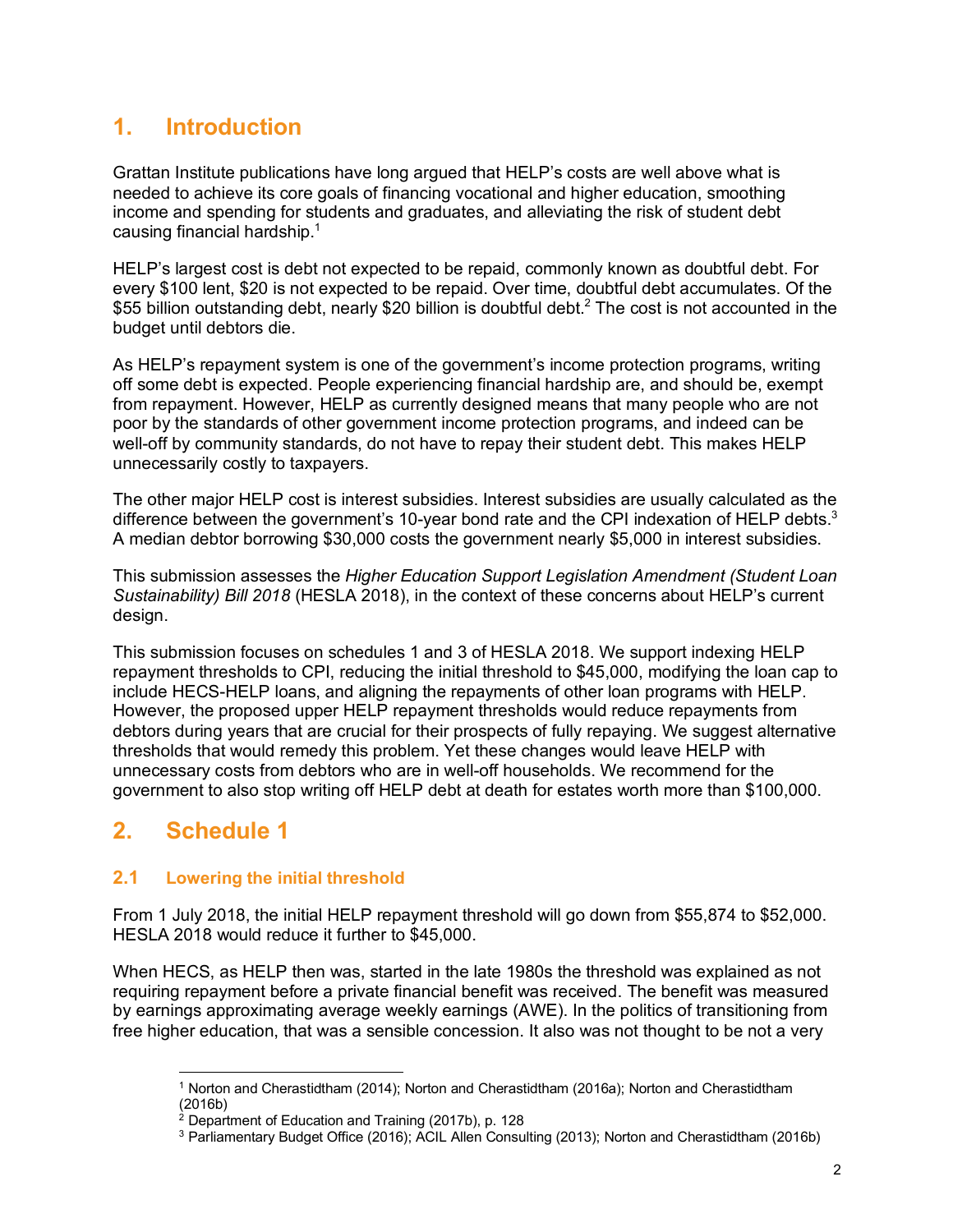costly concession, given that expected HECS debtor earnings were high relative to AWE at the time.

The situation now is quite different. With the very substantial expansion of higher education since the late 1980s, and the extension of income continent loans to vocational education, HELP is now a program used by very large numbers of Australians. Their median expected earnings are lower than those of the graduates of the still relatively elite higher education system of the late 1980s. The cheap 1980s concession of a high threshold is an expensive concession in 2018.

Although the high threshold was politically understandable in the late 1980s, it is anomalous within the broader Australian income protection system. A lower initial threshold would bring HELP more into line with other forms of income protection for working-age adults. As Figure 1 shows, the current \$52,000 threshold is nearly twice the threshold above which Newstart recipients lose their eligibility and about 50 per cent more than the threshold for the Low Income Healthcare Card. The HELP threshold is also nearly \$15,000 more than the minimum wage. HELP debtors are currently treated much more generously than other recipients of government income protection. Arguably, some of these other income protection schemes, and especially Newstart, are too low. But a \$45,000 threshold would still exceed any likely change to any of these programs.

While earnings between \$45,000 and \$52,000 are not high personal incomes, we do not believe that modest repayments in this range – HESLA 2018 proposes only 1 per cent of income – would cause significant hardship.



**Figure 1: The current HELP threshold treats HELP debtors much more generously than other recipients of government income protection** Threshold to qualify, \$2018-19

*Notes: Welfare rates are for a single person. For Newstart, the darker part represents the maximum income before the benefit begins being clawed back. The dotted part represents the maximum amount a person can earn before losing eligibility. Excluding the Energy Supplement and rent assistance. For the Low Income Health Care Card, the dotted part represents the income range that is eligible for retaining the card but not for getting a new card. Welfare thresholds projected based on corresponding growth in the previous year. Minimum wage is assumed to grow at 3.3 per cent for 2018-19. The Newstart threshold is indexed to 2018-19 dollars using prior year growth. Newstart payment and Low Income Health Care Card thresholds are indexed using the growth of the last corresponding quarter.* 

*Sources: Department of Human Services (2017a); b); Fair Work Commission (2017)*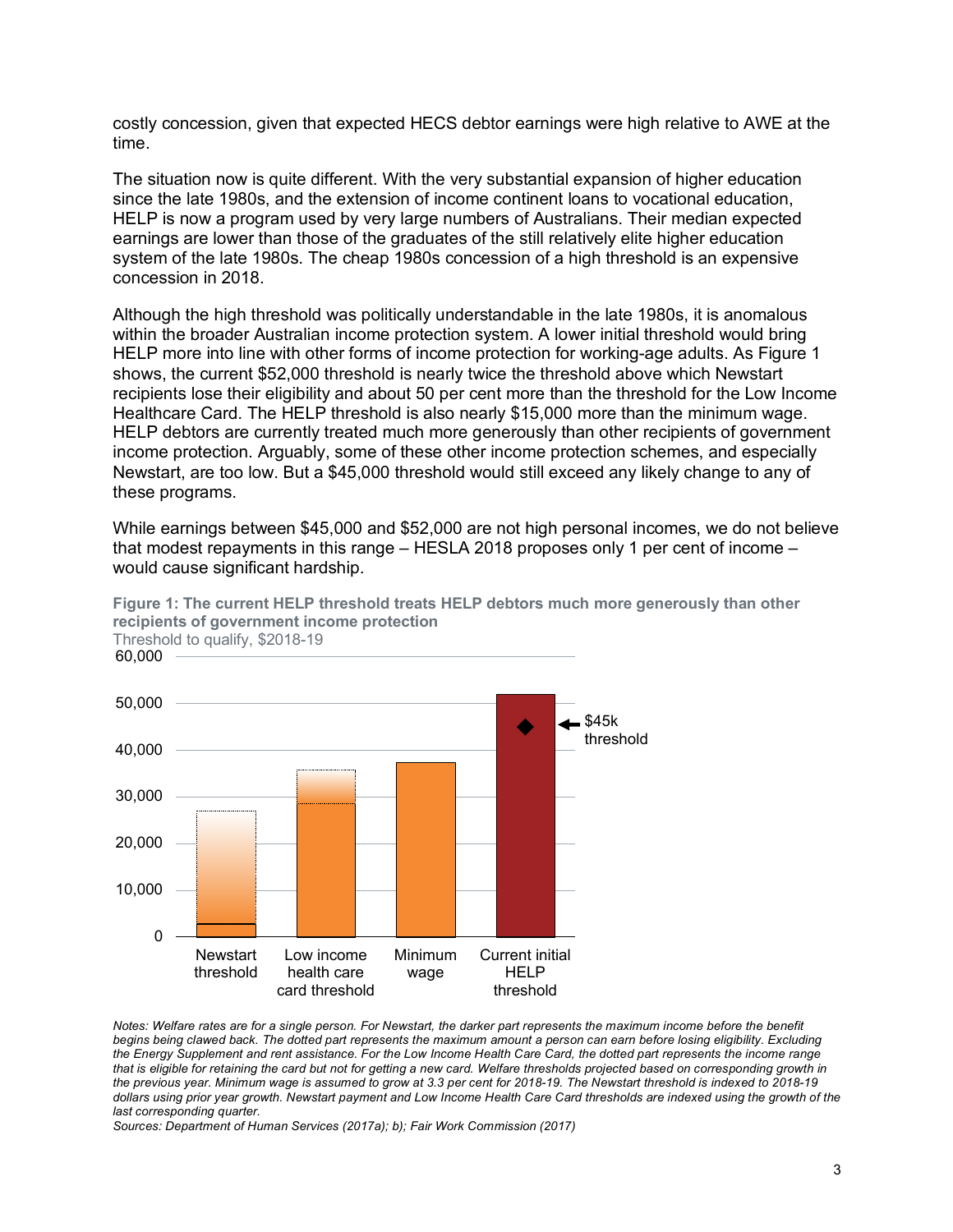Many individuals on repayment incomes of \$45,000 to \$52,000 have higher household incomes. The latest tax statistics data suggests that at least a third of those who would be affected by the lower threshold have a partner. However, this understates the true number as taxpayers often do not report partners unless they can claim a benefit.<sup>4</sup> Using the Household, Income and Labour Dynamics in Australia (HILDA) survey, Grattan previously estimated the effect of lowering the initial threshold from about \$56,000 to \$42,000 and found that about half of debtors who would start repaying have a partner. Nearly a third of those with a partner have a combined disposable household income of at least \$100,000 and nearly three quarters have household disposable incomes of at least \$80,000.

Partnered graduates are a key issue for HELP finances because they can often maintain their living standards indefinitely despite not working or working part-time. As most part-time jobs pay less than \$52,000 a year, most long-term part-time workers will not fully repay their HELP debt.<sup>5</sup> Given general social practices in Australia, it is usually a female partner who does not work fulltime. Figure 2 shows workforce participation for women and men with bachelor degrees. Fulltime work rates for women and men are similar in their mid-20s at about two-thirds. Most men continue working full-time for most of their careers. Women, however, start leaving full-time work from their late 20s until their 30s where only 40 per cent work full-time. While women's fulltime work rate increases again from their late 30s, it never again exceeds half of female bachelor-degree graduates.

**Figure 2: Female bachelor degree graduates tend to leave full-time work from their late 20s while most men remain in full-time work**



Proportion of bachelor degree graduates, per cent

*Source: ABS (2017b)*

In principle, a household-based repayment system could improve on current arrangements. Potentially along the lines of existing family payments, it could adjust repayment terms according to how many dependants the debtor has, while collecting more from high-income households where a HELP debtor only works part-time. However, there are also significant

 $\overline{a}$ 4 The original calculation was based on the threshold of \$56,000, Norton and Cherastidtham (2016a), p. 35.

<sup>5</sup> Ibid., p. 16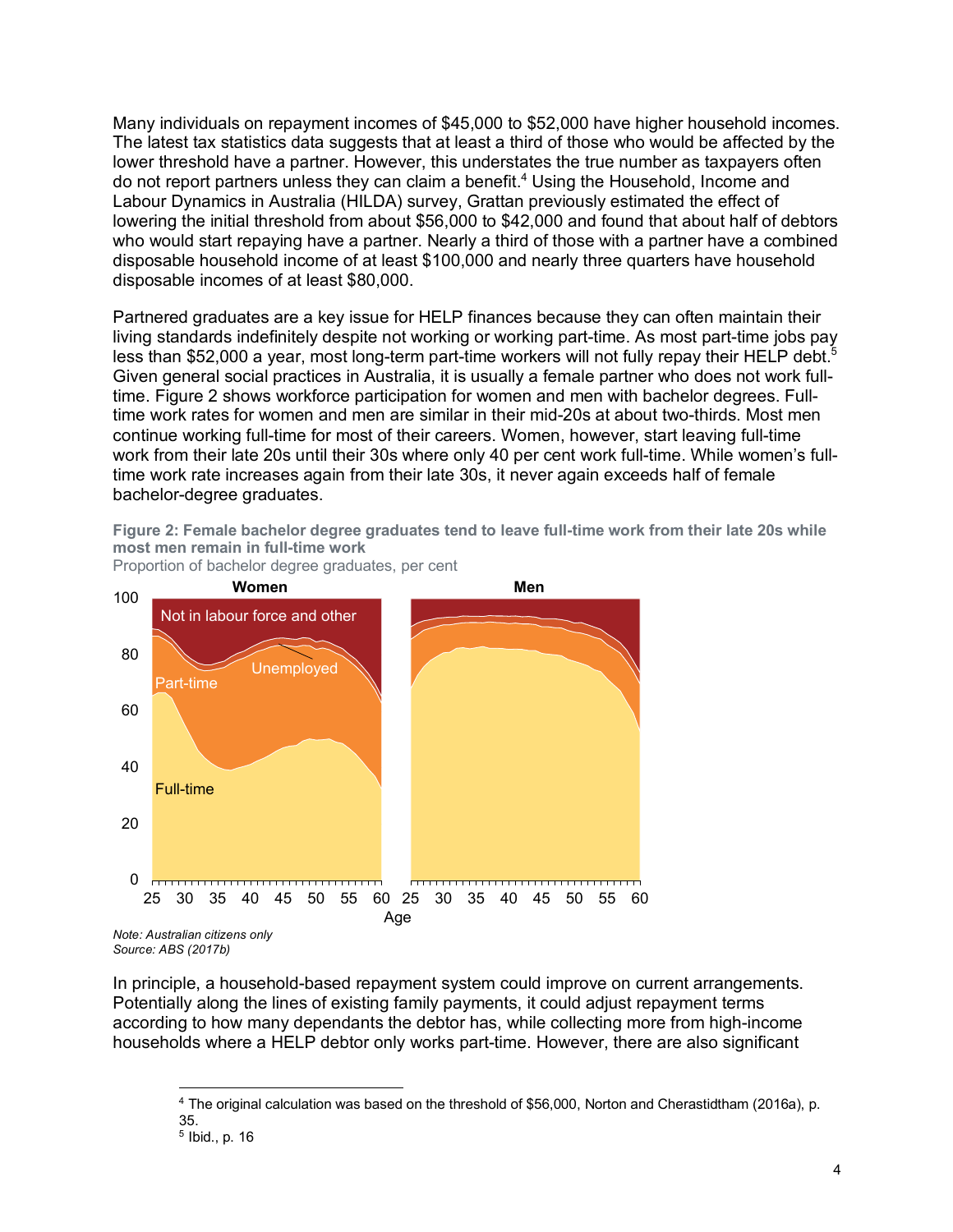problems with implementing such a repayment system, including in determining whether or not a debtor is in a household for repayment purposes.<sup>6</sup>

If we stay with the current individual repayment system, high rates of part-time work have two major implications for thresholds. Lower thresholds bring more part-time workers into repayment, and so can increase repayment rates for people in long-term part-time employment. The other implication is that the years prior to transitioning out of full-time work are critical for repayment prospects. The more HELP debt that can be repaid before this occurs, the lower the long-term doubtful debt.

Because many women leave full-time work after a few years, any repayments made prior are crucial for their repayment prospects. About 60 per cent of university graduates are women, so their repayments are critical for HELP's finances. If the initial threshold was lowered from \$52,000 to \$45,000, it would match women's overall share of graduates at about 60 per cent.<sup>7</sup> Based on the Australian Tax Office's 2014-15 taxation sample data file, less than 60 per cent of repaying debtors are women. A lower threshold would bring the gender distribution of repaying debtors more into line with the overall debtor population.

**Figure 3: Reducing the initial threshold from \$52,000 to \$45,000 would increase repaying debtors by 125,000 people**



Proportion of HELP debtors who submitted a tax return, per cent

*Notes: Exempt foreign employment income could not be excluded from repayment income since the data is not available. Incomes are indexed to WPI from 2014-15 to 2018-19 dollars. Because the data is not available for the last two years, it is assumed to equal to the latest data year – 2016-17. Incomes of less than \$30,000 are omitted from the chart but are part of the calculation. They represent about 40% of debtors.*

*Source: ATO (2015); ABS (2017d)*

While we believe that the initial threshold should start from \$42,000 as proposed under HESLA 2017 and the 2016 Grattan Institute report *HELP for the future*, as it would bring more debtors into repayments, we acknowledge the difficulties the government had in legislating it. Lowering

 $\overline{a}$ 6 Ibid., p. 36-37

 $7$  ATO (2015). Given that many more women than men do not work or work few hours in paid employment, the proportion of women among all HELP debtors (including those who do not submit their tax returns) is likely to be higher.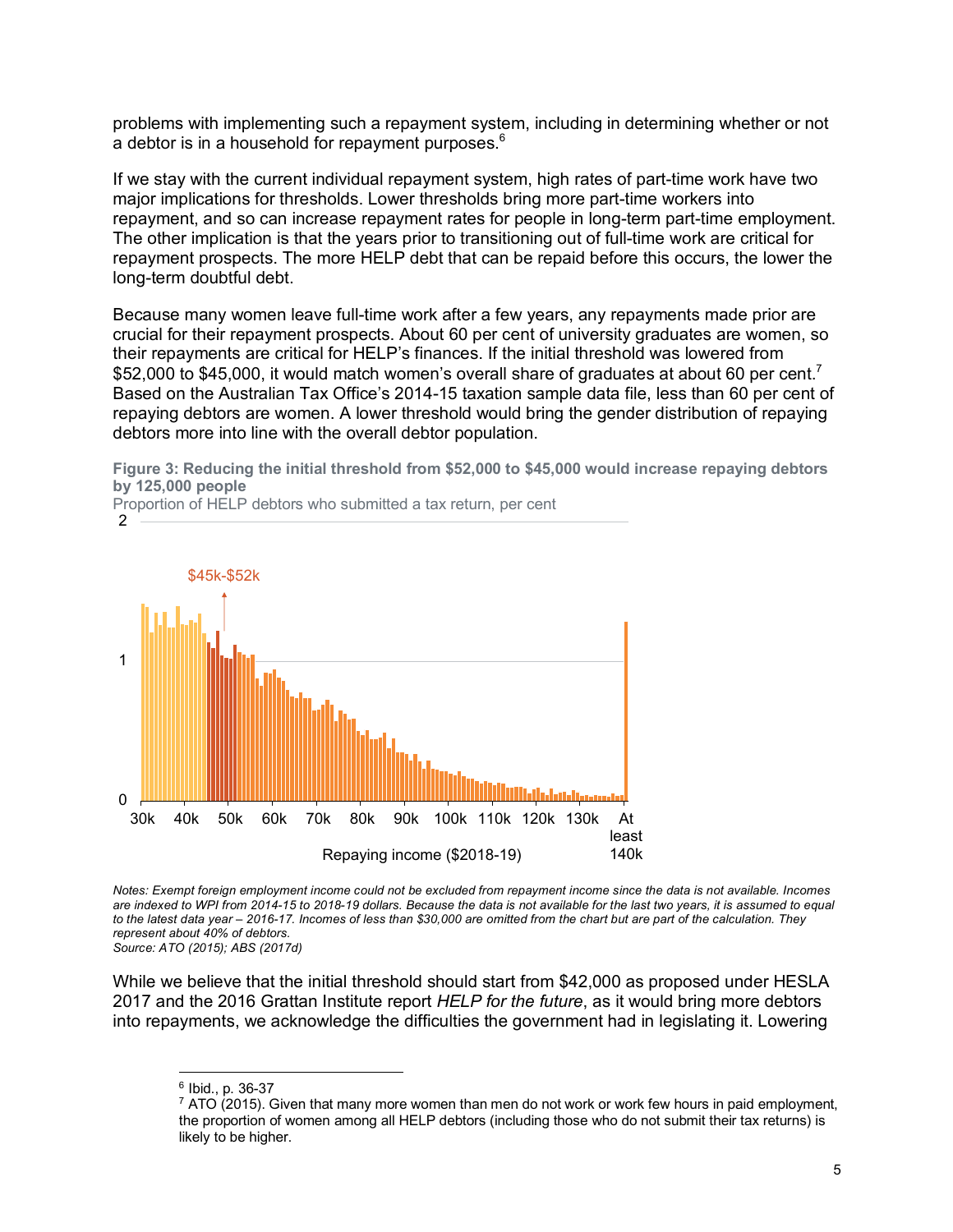the initial threshold to \$45,000 would still increase the number of repaying debtors by nearly a quarter – about 125,000 more debtors would make a repayment (Figure 3). $8$ 

### **2.2 Upper HELP repayment thresholds**

 $\overline{a}$ 

The Grattan Institute report *HELP for the future* and HESLA 2017 both proposed reform of the upper thresholds that was designed to speed up repayments. This would reduce doubtful debt caused by people leaving full-time work and reduce interest subsidies.

Unfortunately, we are not confident that HESLA 2018 would achieve these objectives. While HESLA 2018 thresholds would collect more from debtors with incomes below \$52,000 and above \$100,000, it would collect less from many debtors earning between \$60,000 and \$95,000. This can be seen in Figure 4.

**Figure 4: The thresholds proposed under HESLA 2018 reduce repayments for many recent graduates during their crucial repayment years**



Difference in repayment rates under HESLA 2018 and the current settings

*Notes: Current settings are based on the settings described in the Budget Savings (Omnibus) Act 2016. Repayment rate is calculated based on \$100 income buckets. Source: Grattan calculation* 

A significant proportion of recent graduates earn incomes in the \$60,000 to \$95,000 range. At three months after graduation, about 30 per cent of employed graduates earn between \$60,000 and \$95,000 and about 50 per cent after 3 years, as Figure 5 shows. Reduced repayments within this range represents an unnecessary and substantial cost arising from the proposed upper threshold settings. They mean that many graduates will make less progress in repaying their debt before leaving full-time work.

Extra repayments from debtors with income above \$100,000 are likely to have small benefits on HELP's finances over the long run. Because debtors who earn above \$100,000 generally have lower-than-average outstanding debt and already have high annual repayments (at least \$7,500 per year from 2018-19), most will repay anyway with HESLA 2018. The benefit to the

<sup>&</sup>lt;sup>8</sup> Income from the ATO data file is indexed to the wage price index at about 2 per cent for four years to 2018-19 dollars. Grattan's calculation based on ibid. and ABS (2017d).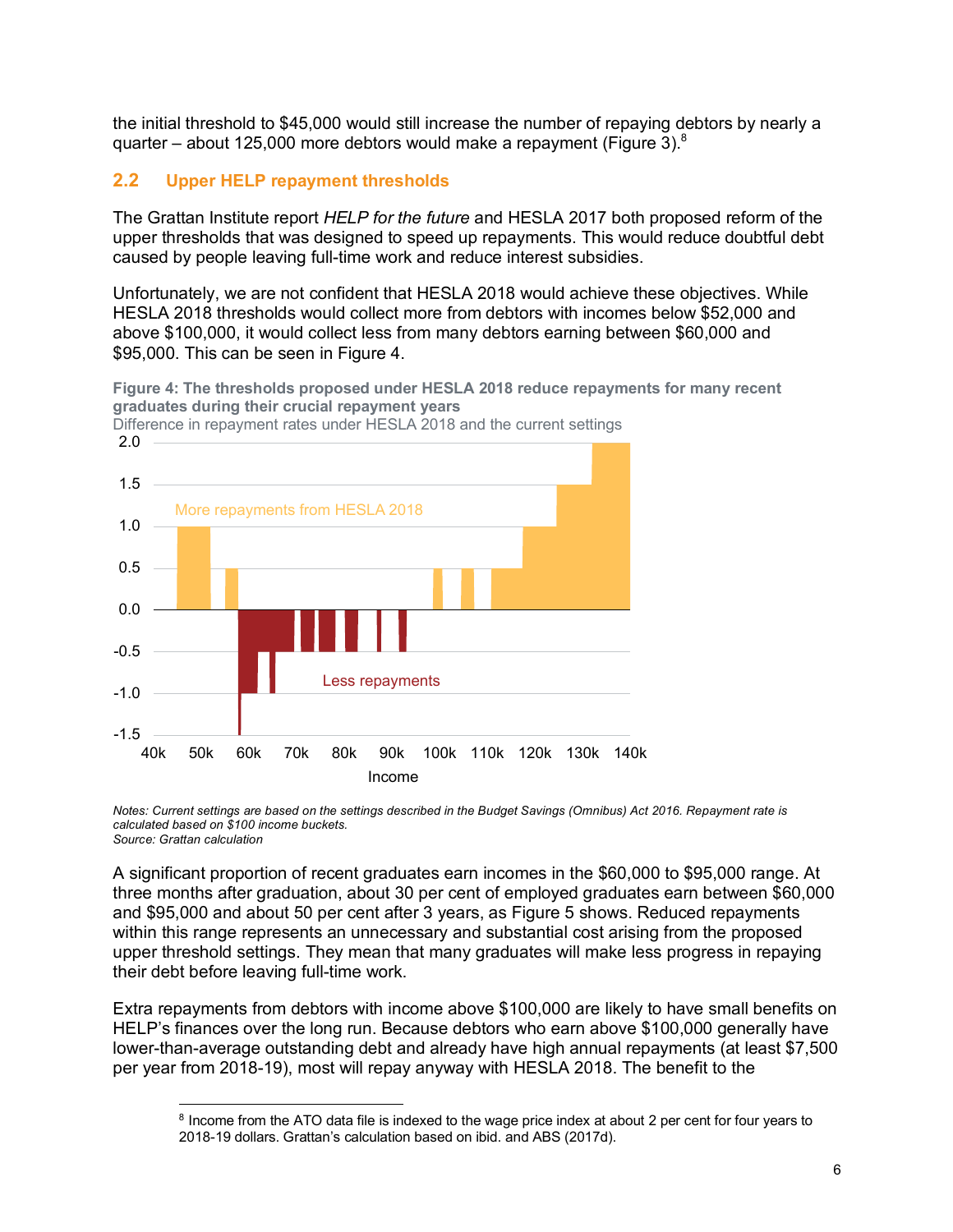government is a small reduction in interest subsidies from about \$50 million a year in earlier repayments.

Although there are many debtors earning between \$45,000 and \$52,000, they will only have to pay 1 per cent of their income. This will also increase repayments by about \$50 million a year, although with more doubtful debt reduction than the new higher thresholds.

**Figure 5: The HESLA 2018 threshold settings would reduce repayments from a large group of recent graduates**



Proportion of employed graduates with income, per cent

*Notes: Excluding unemployed graduates, graduates with no income and incomes above the 99 percentile and full-time salaries below \$20,000. About 20 per cent were not employed. Incomes are indexed to 2018-19 dollars using WPI. See also notes for Figure 3.* 

*Sources: ABS (2017d); Department of Education and Training (2017a)*

Due to reduced repayments from graduates earning between \$60,000 and \$95,000, the net additional repayments from the HESLA 2018 threshold settings are small. Under the current settings, the government is expected to collect about \$2 billion in repayments in 2018-19. $9$  The net effect of the new settings would be to increase repayments by about \$20 million, or less than 1 per cent.

The problem with HESLA 2018 is the way it reforms the increments between thresholds. Under the existing settings from mid-2018, the gaps between thresholds range from 5 to 11 per cent, for no obvious logical reason. The 2016 Grattan Institute report, *HELP for the future*, proposed using a standard 6 per cent increment between thresholds. An implication of this is that, compared to historical settings, graduates would move between the thresholds more quickly, and so complete their repayments at an earlier date.

While HESLA 2018 follows a similar principle for setting thresholds, it is missing an important aspect. Instead of starting the 6 per cent increases from the first \$45,000 threshold, HESLA 2018 starts with the second threshold, which at \$52,000 is 16 per cent above the first threshold. Starting the 6 per cent increments from this higher \$52,000 threshold means many graduates would repay a lower share of their income each year, delaying their final repayment.

<sup>&</sup>lt;sup>9</sup> See notes for Figure 1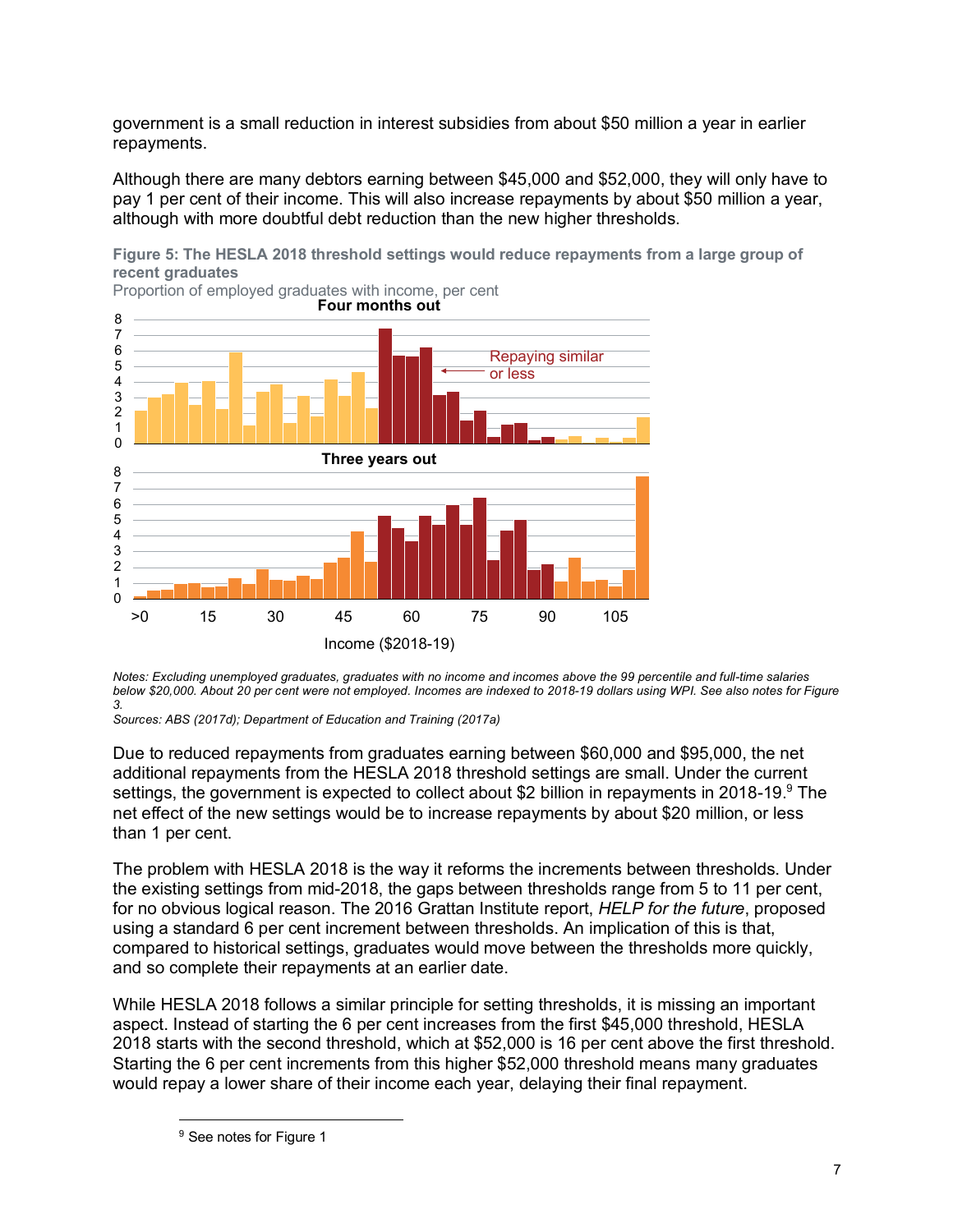To achieve the original policy goals of standard percentage increments between repayment thresholds and faster repayments, the government could recalibrate the upper thresholds by using a 5 per cent increment starting from the lowest threshold – \$45,000. The highest threshold would be about \$108,300 and repay at 10 per cent. Table 1 compares the different options.

| <b>Repayment rate</b> | <b>Current</b><br>(Omnibus) | <b>HESLA 2018</b> | <b>Potential settings</b><br>(5% increments) |
|-----------------------|-----------------------------|-------------------|----------------------------------------------|
| 1.0%                  |                             | 45,000            | 45,000                                       |
| 1.5%                  |                             |                   | 47,250                                       |
| 2.0%                  | 51,957                      | 51,957            | 49,612                                       |
| 2.5%                  |                             | 55,074            | 52,092                                       |
| 3.0%                  |                             | 58,379            | 54,696                                       |
| 3.5%                  |                             | 61,882            | 57,430                                       |
| 4.0%                  | 57,730                      | 65,595            | 60,301                                       |
| 4.5%                  | 64,307                      | 69,530            | 63,316                                       |
| 5.0%                  | 70,882                      | 73,702            | 66,481                                       |
| 5.5%                  | 74,608                      | 78,124            | 69,805                                       |
| 6.0%                  | 80,198                      | 82,812            | 73,295                                       |
| 6.5%                  | 86,856                      | 87,780            | 76,959                                       |
| 7.0%                  | 91,426                      | 93,047            | 80,806                                       |
| 7.5%                  | 100,614                     | 98,630            | 84,846                                       |
| 8.0%                  | 107,214                     | 104,548           | 89,088                                       |
| 8.5%                  |                             | 110,821           | 93,542                                       |
| 9.0%                  |                             | 117,470           | 98,219                                       |
| 9.5%                  |                             | 124,518           | 103,129                                      |
| 10.0%                 |                             | 131,989           | 108,285                                      |

**Table 1: Summary of repayment settings**

The 5 per cent increments from \$45,000 would increase repayments in crucial graduate repayment years. Much of the extra repayment would come from debtors who earn \$45,000 to \$100,000, which corresponds to incomes of many recent graduates as Figure 5 and Figure 6 show. It would speed up repayments and reduce doubtful debt.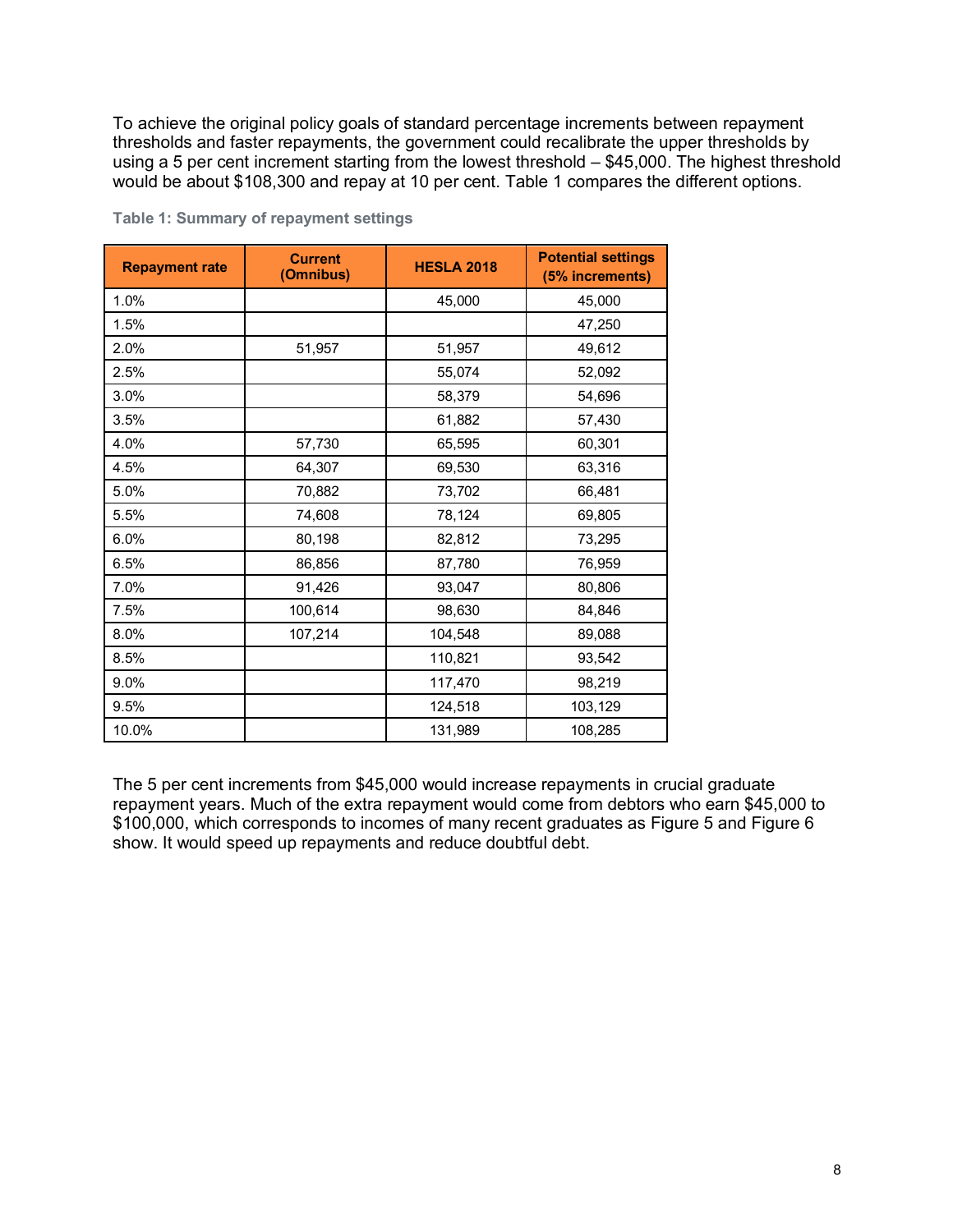



*Note: See Figure 3 Source: ATO (2015); ABS (2017d)*

3

Using a 5 per cent increment from \$45,000 would produce annual repayments of about \$2.4 billion, as Figure 7 shows. Compared to the current settings and the settings proposed under HESLA 2018, these alternative settings would increase annual repayments by about 18 per cent – or about \$360 million. The extra repayments are similar to the extra repayments from HESLA 2017, while lifting the initial threshold from \$42,000 to \$45,000.

**Figure 7: Increasing the upper threshold by 5 per cent starting from the lowest threshold of \$45,000 would achieve the policy objective of increased repayments** Repayments, \$2018-19



*Notes: See Figure 3 Source: ATO (2015); ABS (2017d)*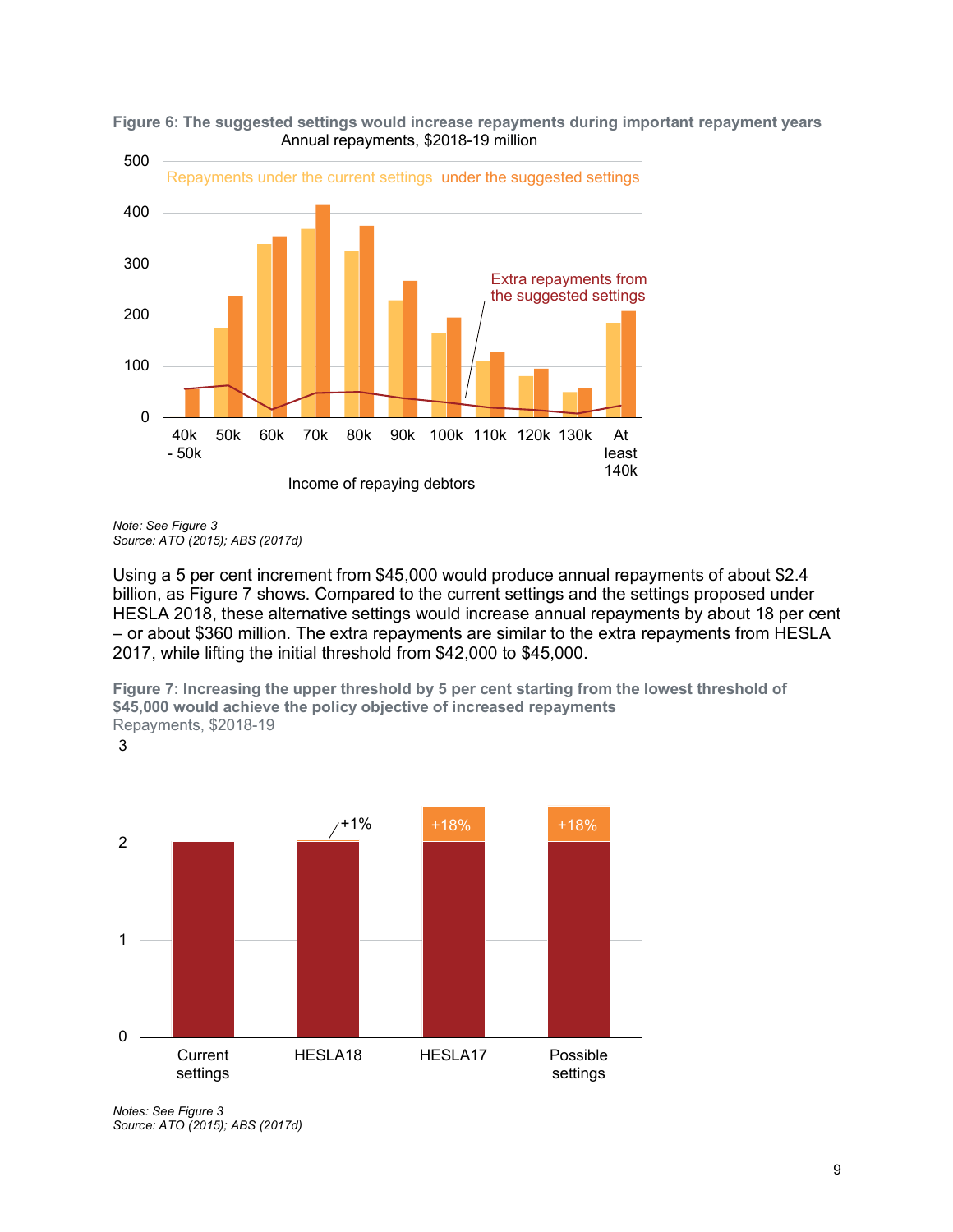#### **2.3 Indexing HELP thresholds**

Currently, HELP thresholds are indexed to average weekly earnings (AWE). We support HESLA 2018's proposal to change indexation to the consumer price index (CPI).

As outlined in the Grattan Institute report *HELP for the future*, HELP thresholds have grown in real terms because AWE usually increases by more each year than CPI. AWE increases more quickly due to real wage growth, an increased share of professional occupations increasing average income, and an ageing workforce that has a larger experience premium in its earnings. However, an increased rate of part-time work has pushed average weekly earnings down. The net effect is that since the last threshold reform in 2004, AWE has increased by 16 per cent more than CPI, which is equivalent to a nearly \$8,000 difference, as Figure 8 shows.

Indexing HELP thresholds to AWE suggests that debtors should maintain their living standards not just from the previous year, but also relative to other workers in the population. This reflects the original HECS idea of graduates only repaying if they receive a relative financial benefit. As discussed earlier, HELP's initial threshold should protect debtors from serious financial hardship, but not guarantee special private financial benefits.

Indexing HELP thresholds to AWE means fewer debtors repay compared to using CPI. As Figure 3 shows, many debtors earn near the initial threshold. If the threshold had been indexed to CPI from 2004, the initial threshold would have been \$8,000 lower than under the 2016-17 settings and 150,000 more people would have made a repayment, or about 25 per cent.<sup>10</sup>



**Figure 8: The initial threshold increased by 16 per cent in real terms** Initial HELP threshold, \$nominal

*Notes: CPI indexation is based on the indexation method in HESA 2003 Source: ABS (2017a); c)*

Due to subdued wage growth in recent years, a move from AWE to CPI probably will not deliver major savings in the near future. However, it will mean that a consistent indexation system is

 $\overline{a}$  $10$  Based on a reduction of \$8000 under the existing settings in 2018-19 (from \$44,000 up to \$52,000), ATO (2015).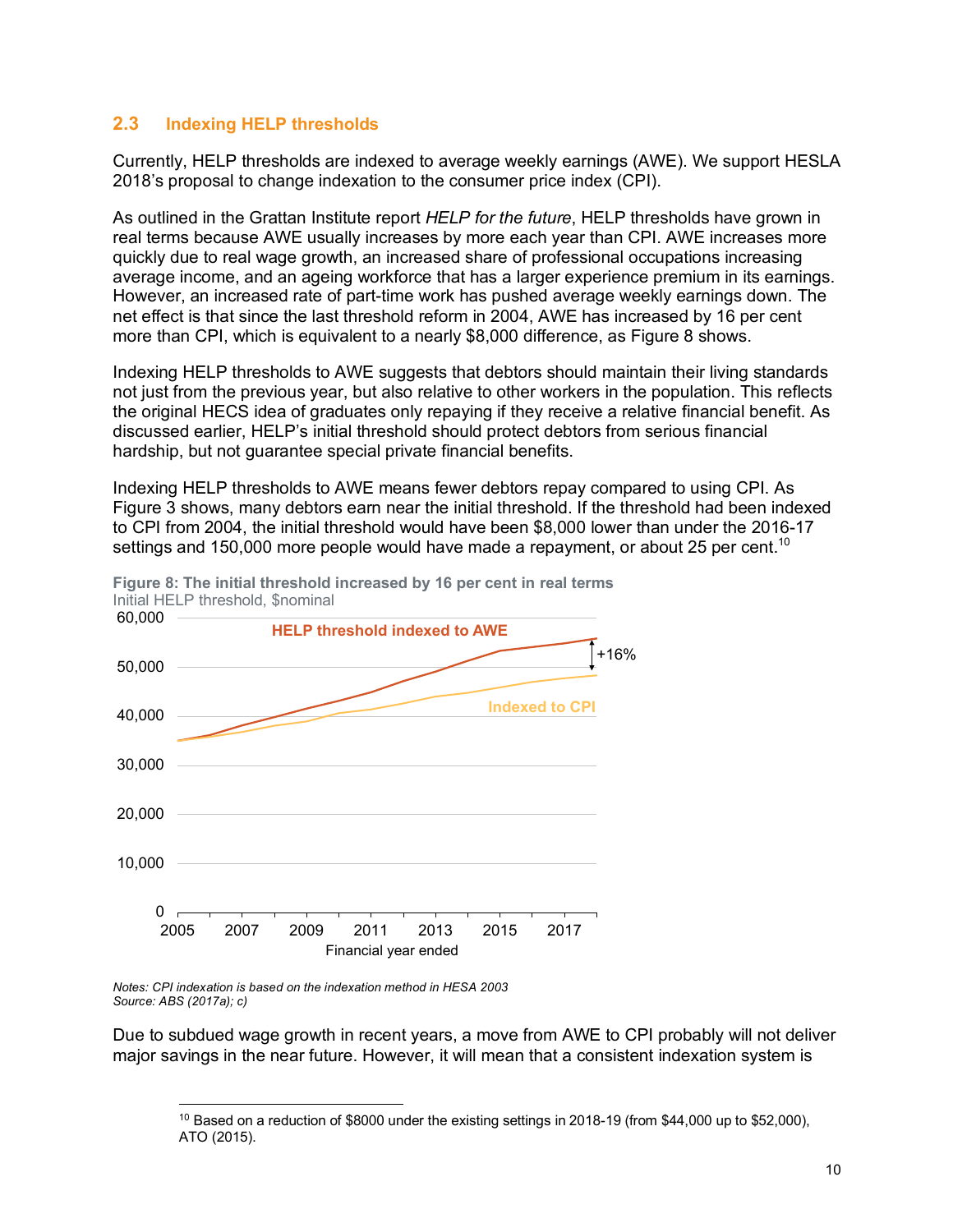used throughout the *Higher Education Support Act 2003*, and protect the repayment system from becoming less effective due to periods of high wage growth.

### **2.4 Repaying settings for SFSS**

We support bringing the repayment settings for SFSS into line with the HELP repayment settings. The change would increase the consistency between the two programs.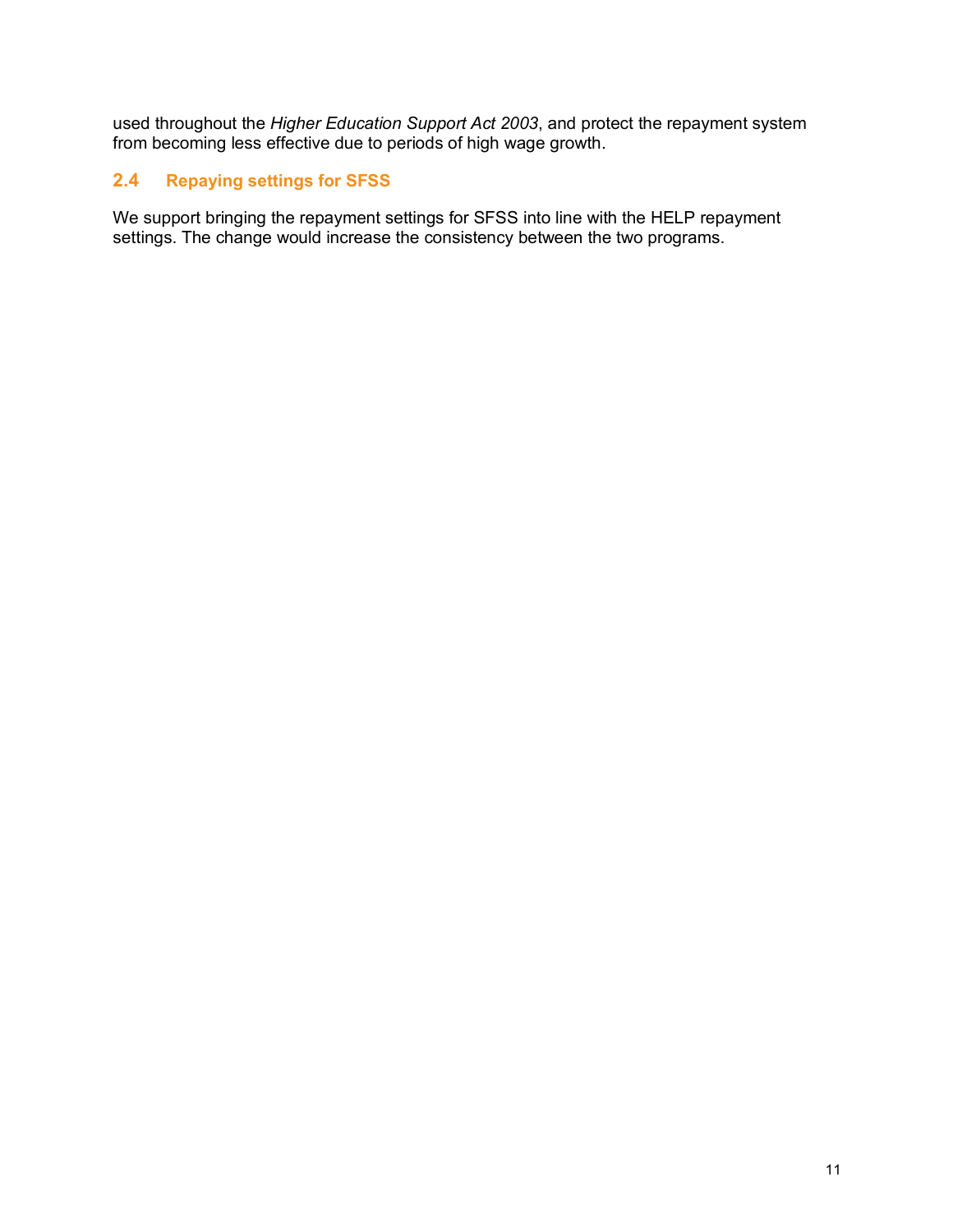### **3. Schedule 3**

HESLA 2018 would modify the existing system of limiting borrowing under HELP. FEE-HELP, VET FEE-HELP and VET Student Loan debtors have had lifetime limits on borrowing since the schemes commenced. In 2018, the limit is \$102,392 except for courses in medicine, dentistry and veterinary science, for which the limit is \$127,992.

Under the bill, medicine, dentistry and veterinary science students would have a higher limit. Their limit would increase to \$150,000. For other students who only ever borrow under the FEE-HELP, VET FEE-HELP and VET Student Loan schemes, the bill would retain the status quo, with the limit indexed to \$104,400.

The bill expands the existing \$104,400 cap to include HECS-HELP borrowing. Although caps on student contributions limit how much HECS-HELP eligible students can borrow in any one year, there is no total limit on HECS-HELP borrowing. In theory, students could accrue large amounts of HECS-HELP debt plus \$104,400 or \$127, 992 (depending on course) of FEE-HELP debt. That would no longer be possible if the bill passes.

#### **3.1 How many people have large HELP debts?**

Based on an analysis of higher education students starting since 2005 up until 2016, only small numbers of students are borrowing more than \$100,000. Overall, about 10,000 people have borrowed \$100,000 or more. This is less than one per cent of each year's commencing cohort (Figure 9). The small shares of people with large debt in the later years are partly because they have fewer years to accumulate debt. The share is likely to be lower than the actual proportion since it does not account for VET FEE-HELP and VET Student Loans.



**Figure 9: Of recent student cohorts, all have less than one per cent borrowing more than \$100,000** Proportion of domestic students with HELP debt of more than \$100,000

*Notes: Domestic students with a CHESSN only. Debt is calculated as the sum of HELP debt (HEIMS element 558) from all units undertaken by a student, identified by their CHESSN, over the collection period of 2005 – 2016. All figures have been inflated to 2017 dollars using CPI. Debt includes a small number of OS-HELP units but the lending limit does not include OS-HELP. Source: ABS (2017c); Department of Education and Training (various years)*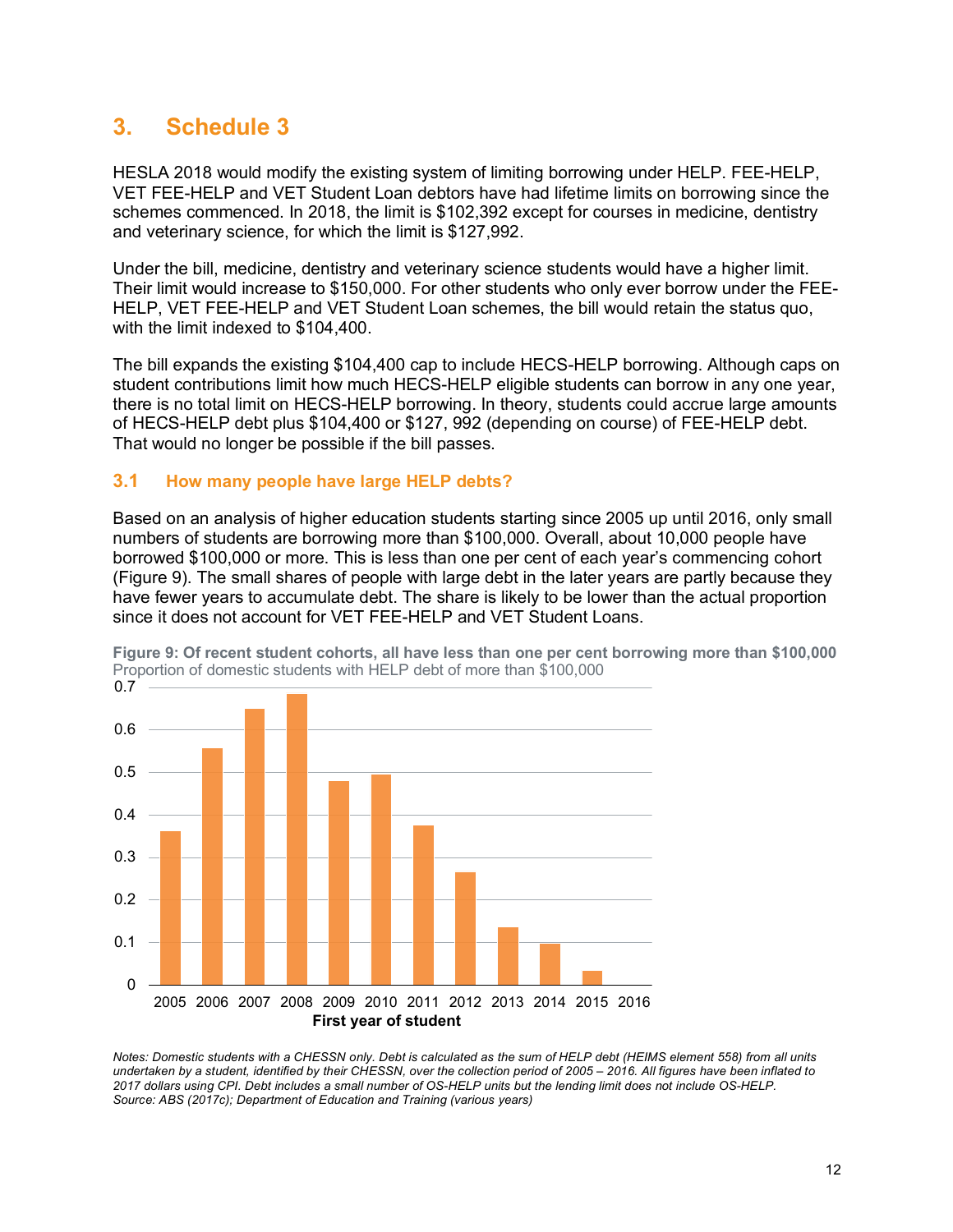As Figure 10 shows, even with these large debts, few of them borrow very large amounts. Of students with large debts, a fifth have debt below \$104,000 and 95 per cent have debt below \$150,000.



**Figure 10: Only small numbers of students have borrowed more than the FEE-HELP caps** Numbers of debtors

*Note: See Figure 9 Source: See Figure 9* 

Another imperfect available measure is outstanding debt. The ATO reports that just fewer than 11,000 people had HELP debts exceeding \$100,000 as of 30 June 2016, with the number increasingly rapidly from a low base, as Figure 11 shows. The debtor figure includes everyone who ever borrowed going back to 1989, VET FEE-HELP debt, the 25 per cent loan fee charged to undergraduate FEE-HELP borrowers, and indexation, but deducts repayments. On average, \$100,000-plus debtors owe \$121,300.

One interpretation of these numbers is that the existing FEE-HELP loan caps already prevent many people accruing very large debts. Only 0.4 per cent of existing HELP debtors owe more than \$100,000. However, it is possible that the big percentage increases in numbers of debtors of \$100,000-plus debtors showing in Figure 11 could continue especially with an even more rapid growth of debtors owing between \$80,000 to \$100,000.

Most postgraduate students are aged over 30 years (Figure 12). Many of the younger people who borrowed under HECS-HELP in the 2005-2016 period are yet to reach the main ages when they are likely to utilise FEE-HELP to finance their postgraduate study.

It is also possible that postgraduate study will become more common in future years, although domestic coursework numbers have been trending down in the last couple of years.<sup>11</sup> With the undergraduate enrolment boom of 2009-2014, there is a substantially expanded pool of people with the prerequisite bachelor degree. They may be more inclined than earlier cohorts to continue their education, due to more professions requiring postgraduate degrees, universities marketing initial professional entry postgraduate courses, students acquiring postgraduate qualifications to differentiate themselves in the labour market, and employer needs for staff with

 $\overline{a}$ <sup>11</sup> Department of Education and Training (2018)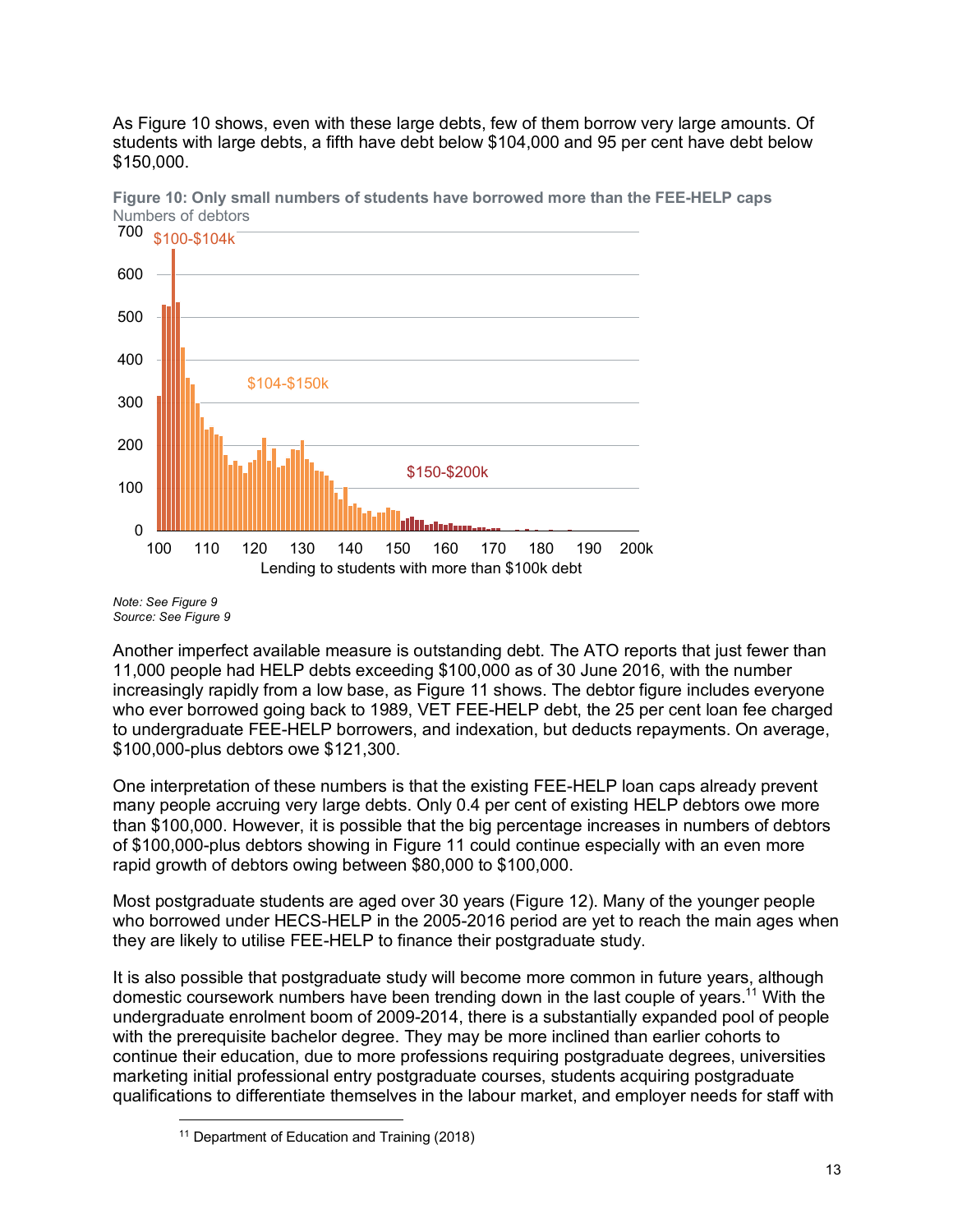more specialised knowledge and training. Evidence from the masters coursework market supports this. Between 2008 and 2016, the number of commencing masters coursework students grew by nearly 50 per cent – a similar rate to the growth in bachelor degree commencers.<sup>12</sup> For these reasons, the results reported in Figure 9 under-state the proportion of each cohort that will eventually borrow more than \$100,000.



**Figure 11: HELP debtors owing more than \$100,000 are growing quickly from a low base** Numbers of debtors 15,000

The counting of HECS-HELP borrowing towards the cap is prospective; only debts accrued from 1 January 2019 would be counted. However, a modified loan cap would plan ahead to minimise the number of future \$100,000-plus HELP borrowers.

*Source: ATO (2017)*

<sup>12</sup> Domestic students, ibid.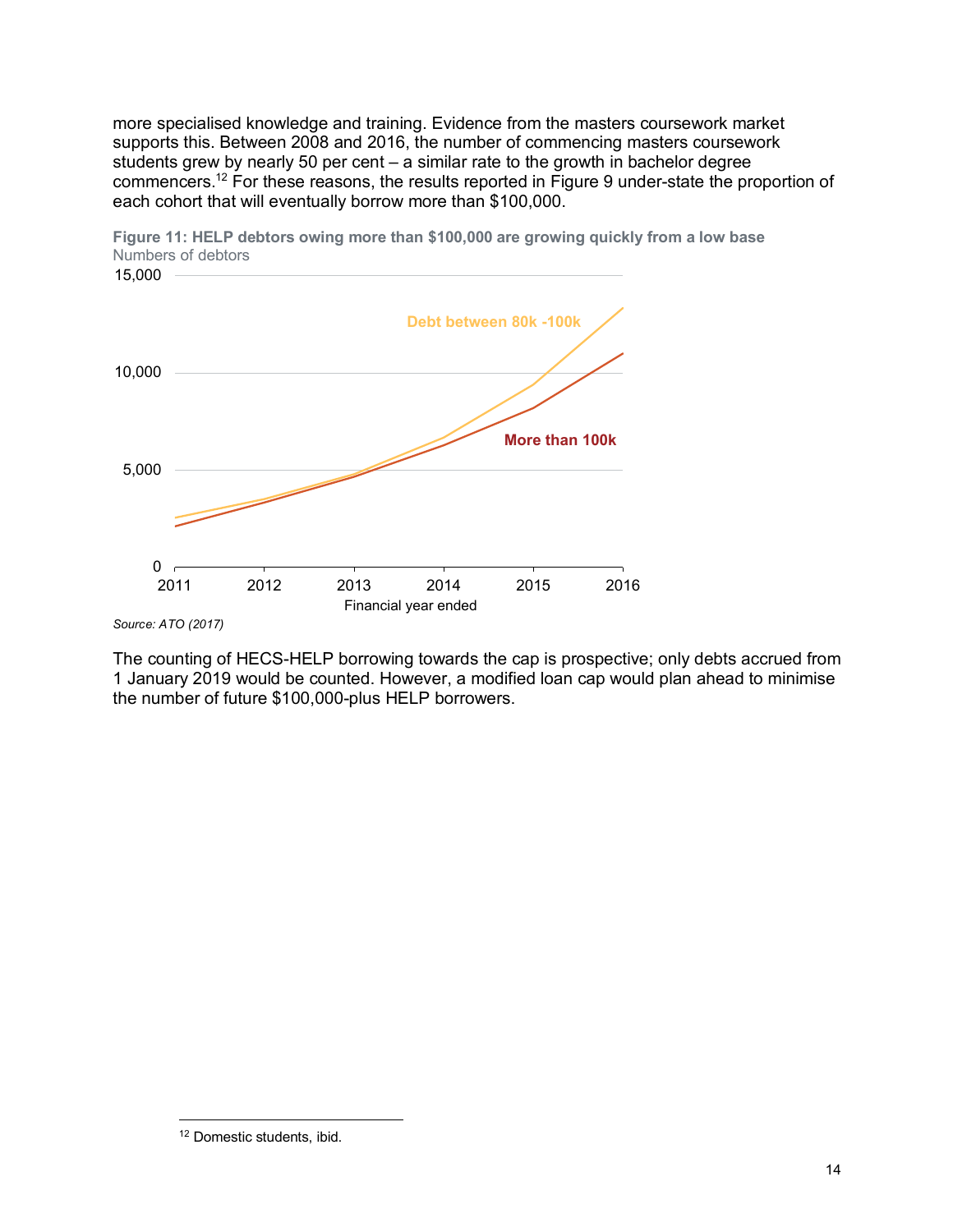

**Figure 12: Most postgraduate students are aged 30 or more**  Number of domestic postgraduate coursework students by age

*Source: Department of Education and Training (2017c)*

#### **3.2 Non-repayment risks**

Large HELP debts are not inherently a major problem. They can finance worthwhile educational investment. But with very large debts, borrowers may be repaying for a large proportion of their career, or may never fully repay and have the debt hanging over them for the rest of their lives. For those who repay, large debts also take longer to repay and incur higher interest subsidies to the government.

A male bachelor degree graduate with median earnings, as of the 2016 Census, would take 22 years to repay \$104,000.<sup>13</sup> With a 2 per cent gap between CPI and the bond rate, the interest subsidy would be \$30,000. A female bachelor degree graduate with median earnings would not fully repay. However, these numbers substantially over-state the likely true costs of debtors with large debts because the majority of these students study a postgraduate course. In the time available for this submission, we have not been able to update our repayment prediction model for postgraduate qualifications, although on average people with postgraduate qualifications earn more than people with undergraduate qualifications. Figure 13 shows that borrowing for postgraduate qualifications is a substantial driver of large debts.

The fields of education causing large debts also suggest that median bachelor degree repayment forecasts are too pessimistic. The top fields for large debtors, as seen in Figure 13, are medicine and law, which have typical earnings that are well above average. While there are two relatively low-paying fields in the disciplines with larger amounts of debt, humanities and science, the chart is based on their first borrowing in the 2005-16 period. Students with generalist degrees often go on to professional qualifications at a later time.

<sup>&</sup>lt;sup>13</sup> Under the existing settings in 2018-19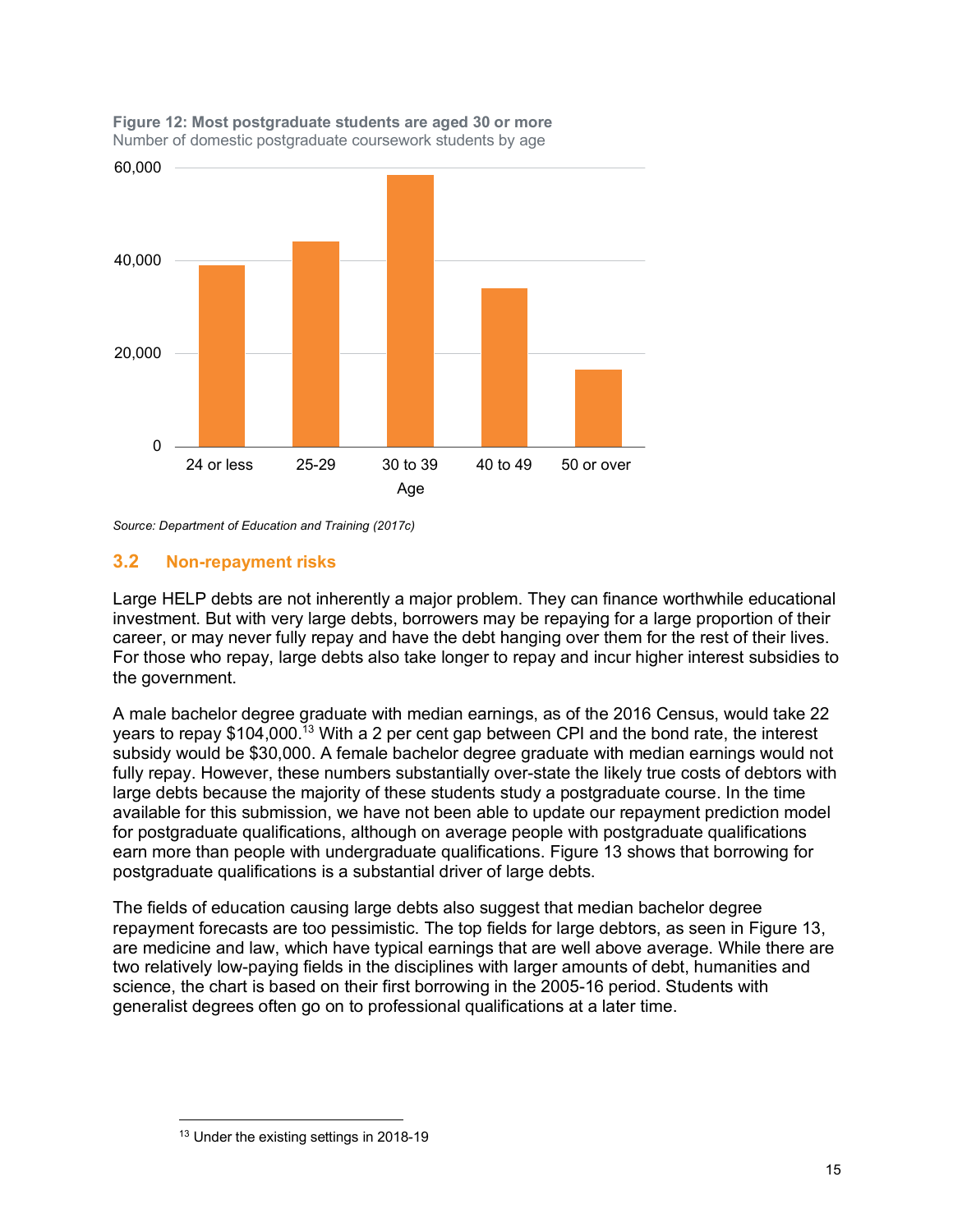**Figure 13: Most HELP debtors owing more than \$100,000 studied fields with above average earnings** 



*Notes: Large debt holders are students who borrowed more than \$100,000 between 2005 and 2016 in higher education. See also Figure 9 Source: See Figure 9* 

Although the median \$100,000-plus HELP debtor has more capacity to repay than the median HELP debtor, they could potentially leave taxpayers with substantial bad debt. For taxpayers, bad debt risks are closely related to how HELP repayment is organised.

As this submission argues in section 2, the proposed changes to repayment thresholds and rates will do little to reduce HELP's costs. In particular, the threshold and rate charges leave a core HELP financial vulnerability – female graduates transitioning to part-time work in their late twenties and early thirties. Women represent about half of the large-debt holders. While female masters graduates are less likely to transition and more likely to return than their bachelordegree counterparts, a significant proportion are not in full-time work until their late 40s to early 50s. Even if they fully repay their debt, a delay of 10 to 15 years could increase HELP costs by about 20 per cent of initial borrowing. And for those who don't repay, because many of them live in high-income households, writing off their HELP debt is a regressive subsidy.

If the HELP repayment system is not effective it encourages policymakers to minimise the amount of potentially doubtful debt that is created in the first place. We can already see a pattern of this in recent student loan policy. VET Student Loans are now restricted to courses with better repayment prospects, and FEE-HELP is being denied to students in non-university higher education providers whose academic records suggest that will not complete their course.<sup>14</sup> A loan cap would complement these previously introduced measures.

<sup>14</sup> Norton (2017)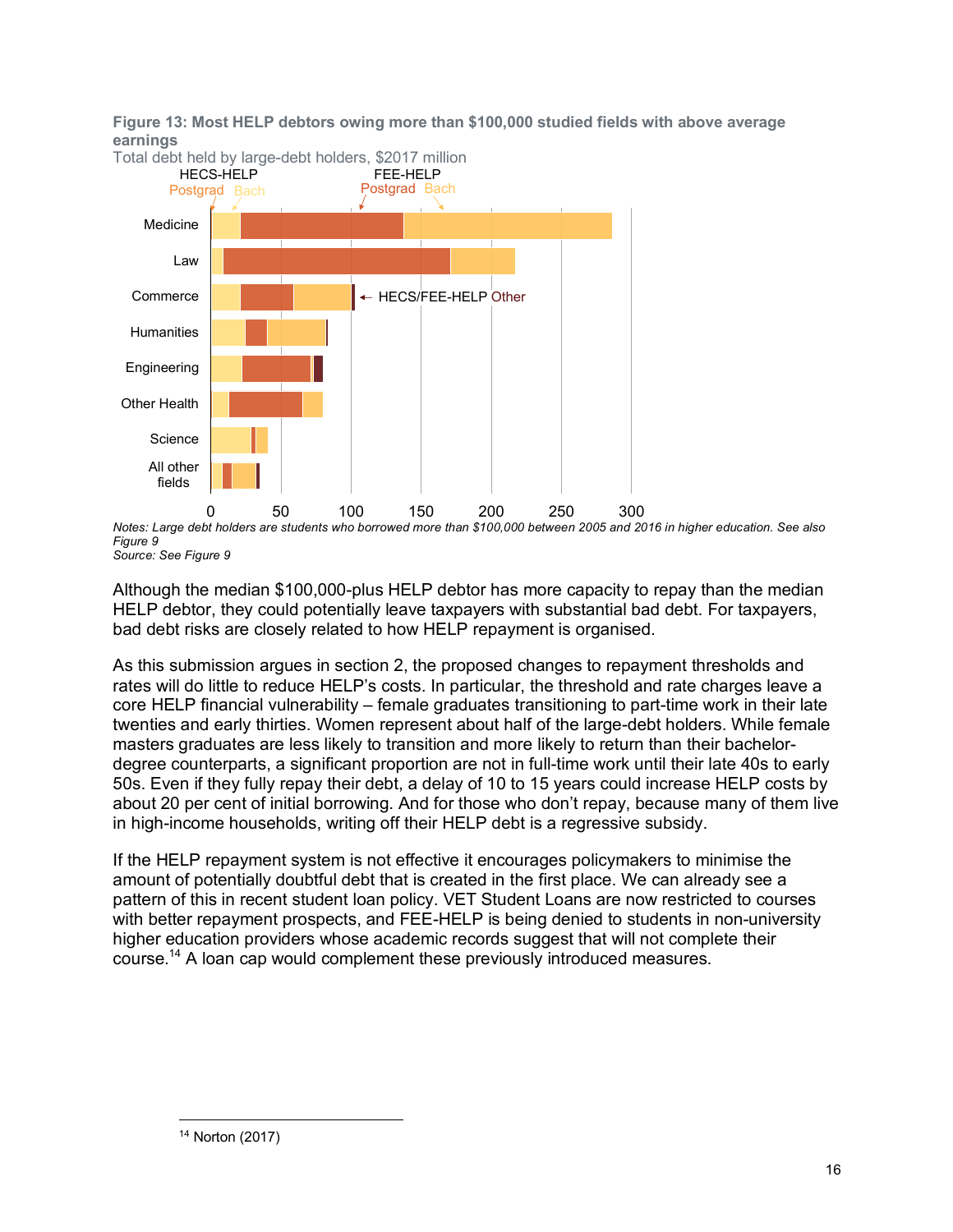**Figure 14: A significant proportion of female graduates either work part-time or do not work irrespective of their qualifications** Per cent of female graduates



*Note: Australian citizens only Source: ABS (2017b)*

### **3.3 Why a \$104,000 or \$150,000 cap?**

HELP debtors are not risk assessed. Some HELP debtors could handle much more than \$104,000 in debt, while others won't be able to repay much smaller sums. A balance is needed between supporting a reasonable level of educational investment, and not financing unlimited borrowing that is unlikely to be repaid.

Generally, the \$104,000 cap would let students borrow for one bachelor degree and one postgraduate degree, or two undergraduate degrees, or any of the two with a typical vocational education diploma.

The median debt for someone taking out a HECS-HELP loan for a bachelor degree is about \$30,000. We lack up-to-date figures for bachelor-degree NUHEP students in full-fee places, but in 2015 the median fee was  $$15,000$  a year.<sup>15</sup> These undergraduate costs would typically leave \$50,000 to \$70,000 for postgraduate study. In 2014, median domestic-student fees were between \$16,000 and \$30,000 per year, depending on discipline.<sup>16</sup> Most postgraduate courses are one to two years long. Even for students who borrowed for a diploma through the VET Student Loans scheme should still be able to do a typical undergraduate and a postgraduate course under the cap. For most students, \$104,000 would be enough to finance an initial and then a career development qualification.

By definition, some universities charge more than the median fee, and sometimes a lot more. Once their HELP limit is reached, students may have to pay fees up-front at one of these universities. However, taxpayers should not support whatever fees universities charge. Even without the change, students already have to pay some of their fees up-front if they want to the

 $\overline{a}$ <sup>15</sup> Norton (2015)

<sup>16</sup> Norton and Cherastidtham (2015), p. 21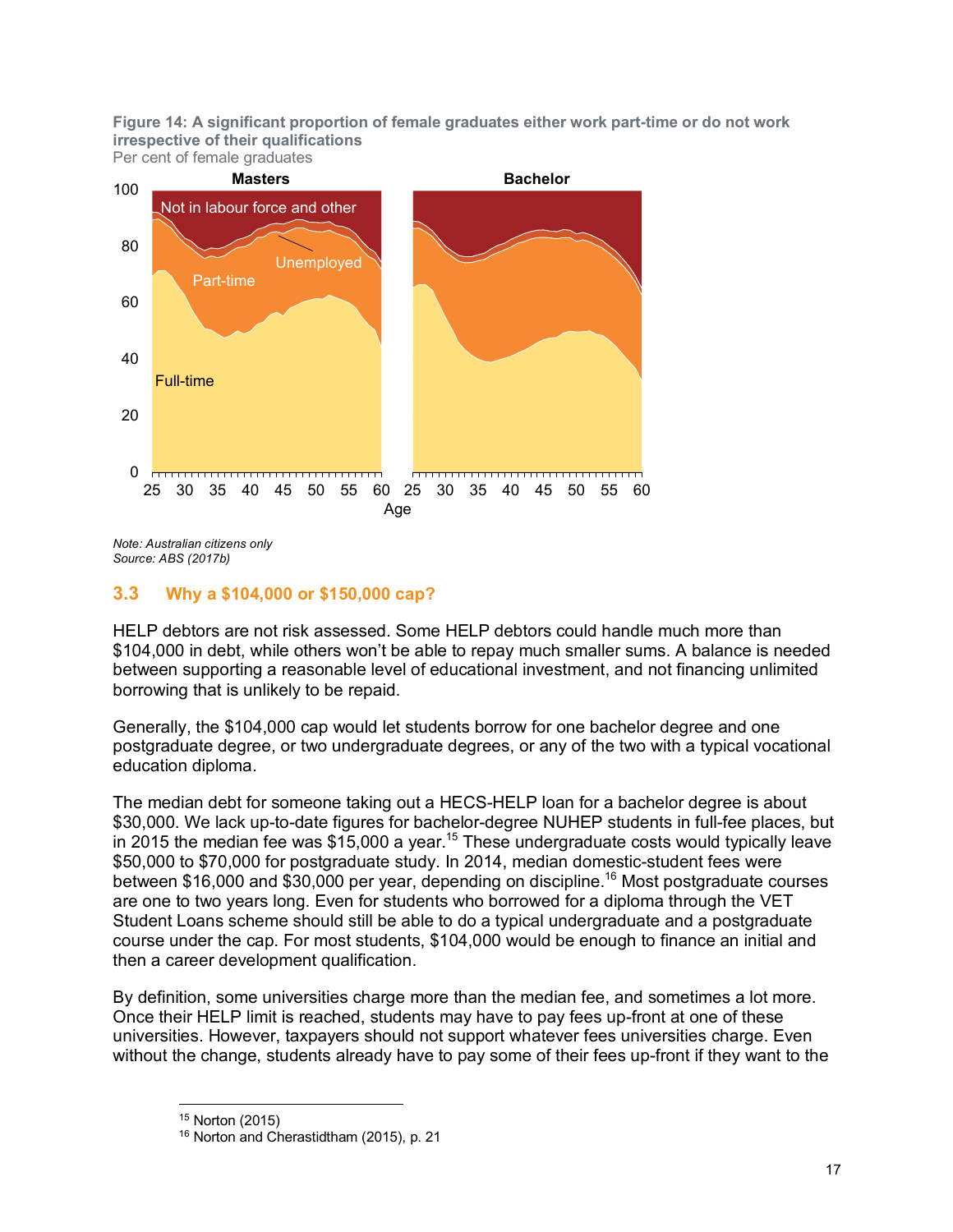more prestigious courses like the Juris Doctor at elite universities.<sup>17</sup> One benefit of a loan limit is that it can act as a soft cap on fees, encouraging market resistance to over-priced courses.

The modified cap of \$150,000 for medicine, dentistry and veterinary science recognises the inherently higher costs of delivery and long courses in those fields. For undergraduate students in HECS-HELP courses, \$150,000 is more than enough. However, for students undertaking all their initial professional entry studies in these fields in the deregulated postgraduate market it is likely to be difficult for universities to provide courses at \$150,000 or less.<sup>18</sup> Given that these students in these courses are likely to have a HECS-HELP financed undergraduate degree, they will reach their HELP limit well before completing their postgraduate degree. While this is a significant issue for the individuals concerned, the problem is initial professional entry postgraduate courses rather than the HELP cap.

### **3.4 Treating students more equally**

Current post-school education policy treats students differently in ways that lack a strong policy rationale. Undergraduates in public universities used to have a 7-year borrowing cap but now enjoy an unlimited number of years of tuition subsidies, a price-capped charge, a HECS-HELP loan with no loan fee, and at least a \$104,000 FEE-HELP loan entitlement they can use for postgraduate study. But students in non-university higher education providers have received no student subsidies, pay unregulated fees, pay a 25 per cent loan fee on FEE-HELP, and while they have the same FEE-HELP loan cap, because it has financed their undergraduate studies they have less left over for postgraduate study.

While nothing in the bill makes NUHEP students better off, it would give all students the same entitlements, which would increase the system's overall fairness.

### **3.5 Savings from a loan cap**

The financial impact statement for the modified loan cap says that it will have net costs in cash balance and fiscal balance terms.

However, cash balance and fiscal balance do not properly account for doubtful debt savings, which will appear over time through lower balance sheet write-downs on the value of HELP debt.

There will be savings from preventing HECS-HELP students borrowing more than \$104,000. In addition to reduced HELP costs, there may also be Commonwealth Grant Scheme savings, when students stop studying after reaching their HELP limit.

There will be added costs from increasing the loan cap to \$150,000 for medicine, dentistry, and veterinary science students. Although doubtful debt risks will increase for these courses, overall risks are likely to be low for medicine and dentistry due to their high earnings. Graduates in veterinary science do not earn as much, but there are few students in this field so the potential for large losses is limited.

Although we expect the modified loan cap to deliver only modest net savings, it is worth doing as one of a range of measures to reduce HELP's cost to taxpayers, while still achieving the scheme's policy goals.

 $\overline{a}$ <sup>17</sup> For example, a three-year program in JD costs \$125,000 for full-fee students at the University of Melbourne. The University of New South Wales charges a similar amount, University of Melbourne (2018); University of New South Wales (2018)

<sup>&</sup>lt;sup>18</sup> Deloitte Access Economics (2017), based on undergraduate costs, p. vii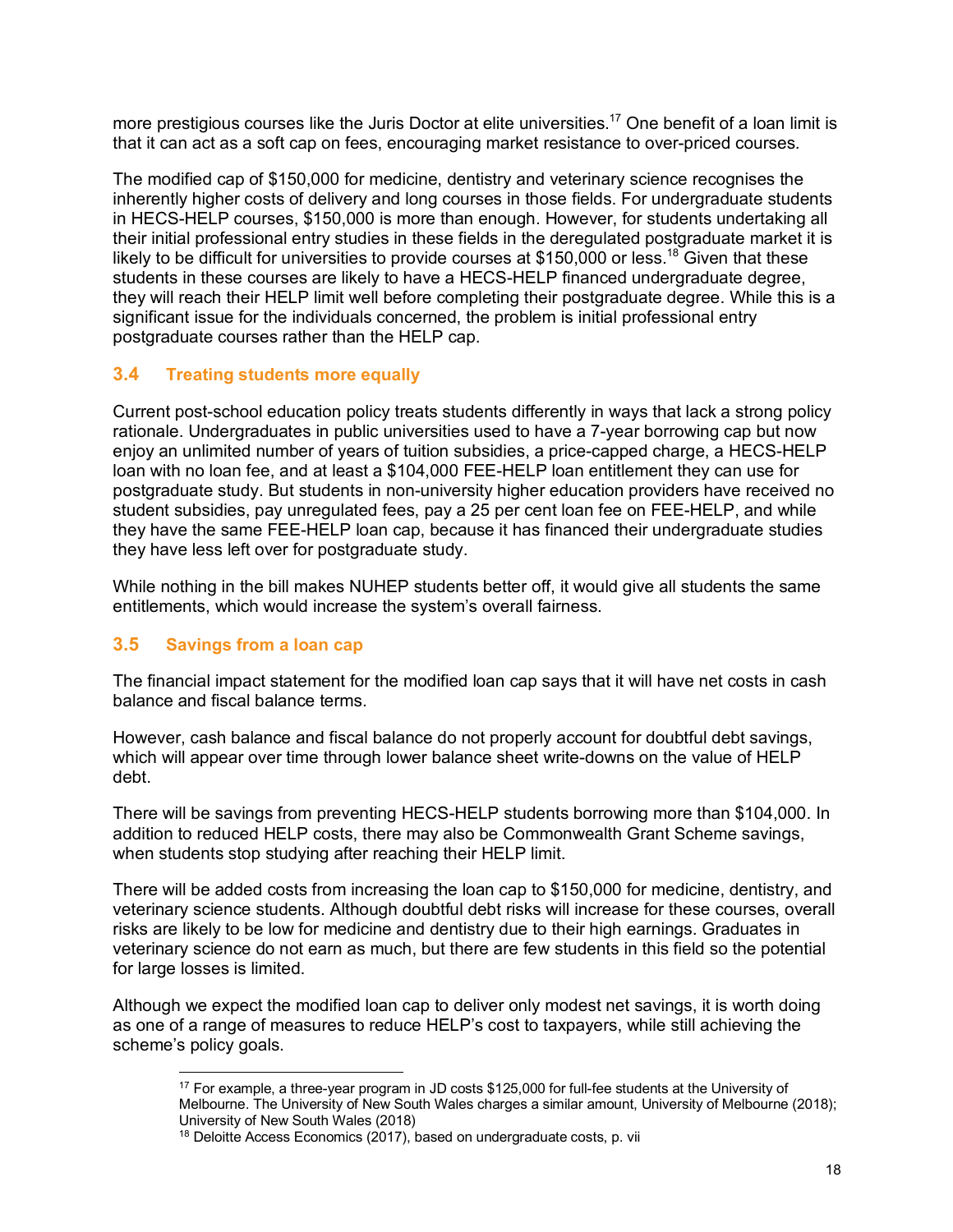In addition to the savings, the cap could contribute to public confidence in HELP. Last September, media outlets reported that at least 50 students owe more than \$200,000 and some owe more than \$400,000.<sup>19</sup> While the total lending is small, its effect on public confidence may be significant. With HELP representing the largest Australian government lending program, any shifts in public confidence may affect its long-term sustainability. The cap would minimise damage to public confidence from students borrowing large debts.

Even debt below \$100,000 still comes with an expected cost of about 20 per cent. As discussed in 3.2, many debtors are in relatively well-off households. Any subsidies to these households are regressive. Because HELP debt is currently written off at death, much of the subsidy goes to their adult children. This is not a good use of taxpayers' money. As discussed in section 2, household repayment could circumvent some of these issues. Alternatively, the government could also recover debt from debtors' deceased estates. Actual savings are sensitive to repayment settings and the resulting doubtful debt level. Overall, Grattan estimated that the cost of unpaid debt could be reduced by half if HELP debt were collected from debtors with deceased estates worth more than \$100,000.<sup>20</sup>

 $19$  Minear and Mikaela (2017); Bita (2017); Holderhead (2017)

<sup>20</sup> Norton and Cherastidtham (2014), p. 42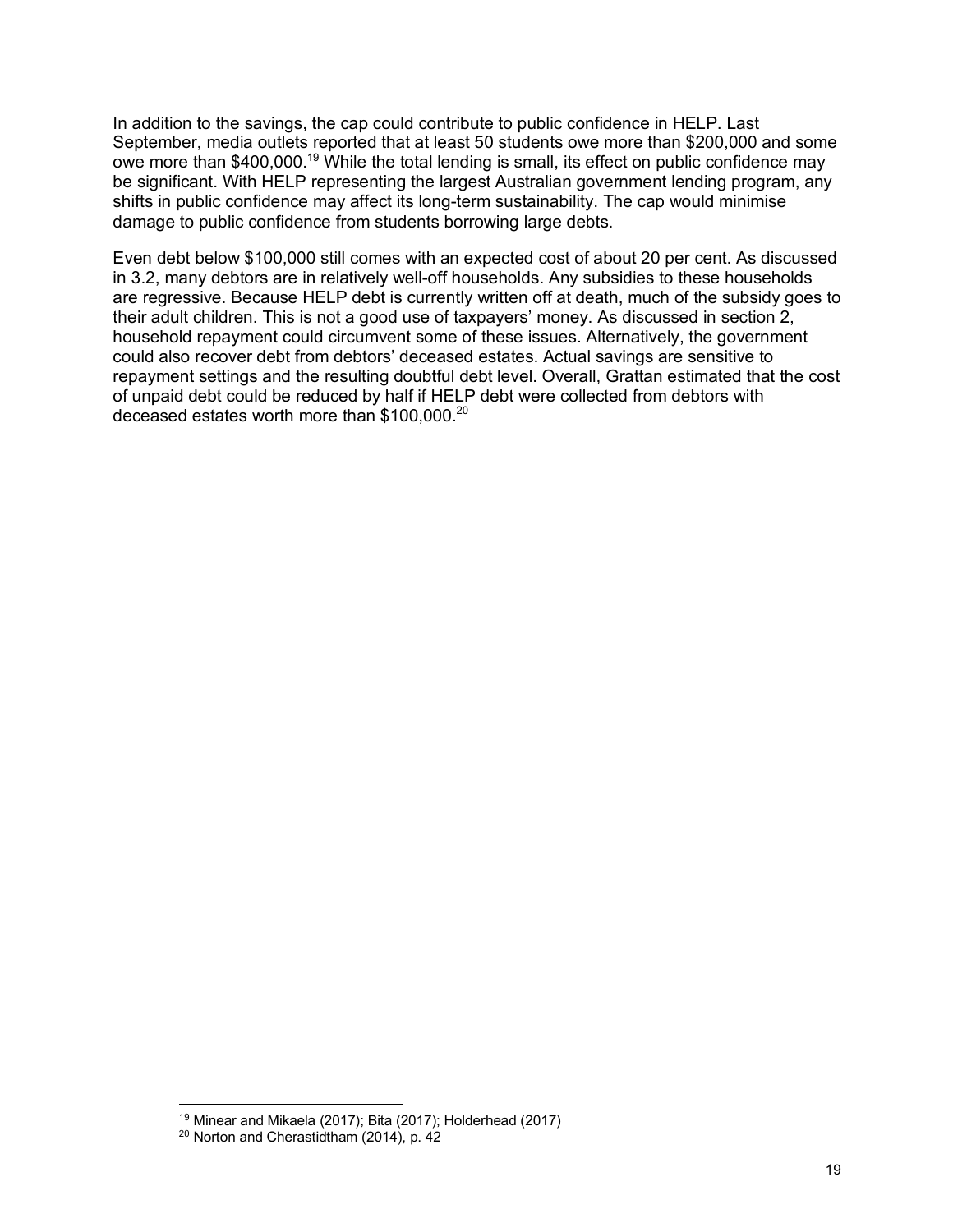### **4. References**

- ABS (2017a) *Average weekly earnings, Australia, Cat. 6302.0*, Australian Bureau of Statistics
- ABS (2017b) *Census of population and housing, 2016, TableBuilder Pro, Cat. 2073.0*, Australian Bureau of Statistics
- ABS (2017c) *Consumer Price Index, Cat. 6401.0*, Australian Bureau of Statistics
- ABS (2017d) *Wage price index, Australia, Dec 2017, Cat. 6345.0*, Australian Bureau of **Statistics**
- ACIL Allen Consulting (2013) *Privatisation of HECS debt*, Report to Universities Australia, accessed 3 January 2014, from

http://www.universitiesaustralia.edu.au/page/submissions---reports/commissionedstudies/privatisation-of-hecs-debt/

- ATO (2015) *2% individual sample file, 2014-15*, Australian Taxation Office
- ATO (2017) *Taxation statistics 2014-15*, Australian Taxation Office
- Bita, N. (2017) 'Government fears \$12B in student debts will never be repaid', *The Daily Telegraph,* 13 September 2017,
- Deloitte Access Economics (2017) *Cost of delivery of higher education: Final report*,
- Department of Education and Training (2017a) *2016 Graduate outcomes survey-longitudinal (GOS-L): medium term graduate outcomes*, Social Research Centre/Department of Education and Training
- Department of Education and Training (2017b) *Annual report, 2016-17*, Department of Education and Training from https://docs.education.gov.au/system/files/doc/other/education\_annual\_report\_2016- 17\_0.pdf
- Department of Education and Training (2017c) *Students: Selected higher education statistics 2016*, Department of Education and Training
- Department of Education and Training (2018) *uCube Higher education statistics*, Department of Education and Training from http://highereducationstatistics.education.gov.au/
- Department of Education and Training (various years) *Higher education statistics collection*, from Department of Education and Training
- Department of Human Services (2017a) *Low income health care card*, Australian Government/Department of Human Services from https://www.humanservices.gov.au/customer/services/centrelink/low-income-healthcare-card
- Department of Human Services (2017b) *Newstart allowance* Australian Government/Department of Human Services from http://www.humanservices.gov.au/customer/services/centrelink/newstart-allowance